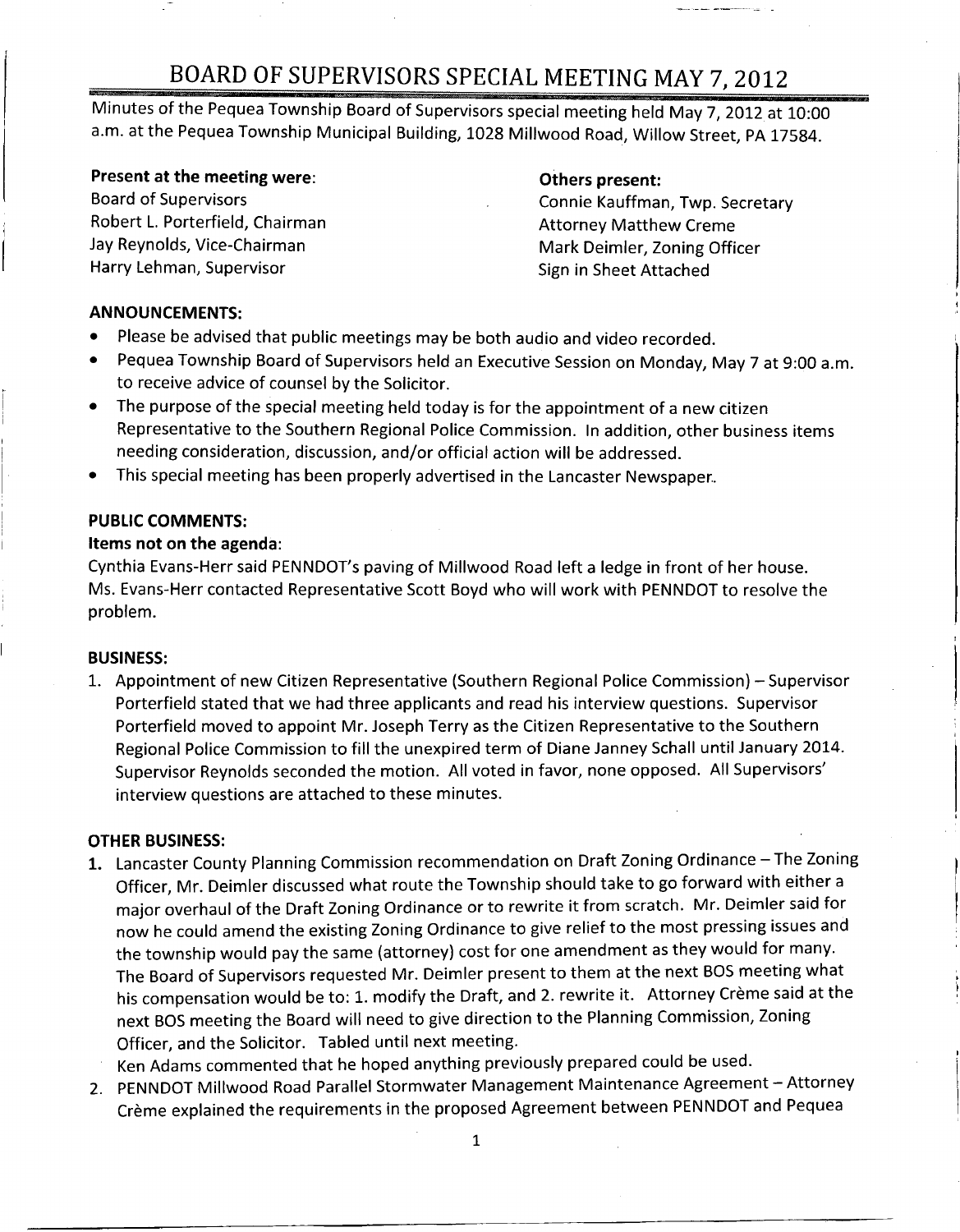### BOARD OF SUPERVISORS SPECIAL MEETING MAY 7, 2012

- Township by stating that PENNDOT is proposing to do the work necessary to correct the stormwater management circumstances at that location on <sup>a</sup> Highway Occupancy Permit to be issued to the township and once completed, the Township would take the future responsibility for maintenance and repairs. Supervisor Porterfield made <sup>a</sup> motion to enter into an Agreement with PENNDOT after the Solicitor addresses more specific detail with the Pennsylvania Department of Transportation on the nature and scope of the work. Supervisor Lehman seconded the motion. All voted in favor, none opposed. Tabled until more details worked out with PENNDOT.
- 3. Letter of Support Lancaster County Conservation District for Stuart Herr Supervisor Lehman moved to authorize the secretary to prepare a letter of support for a Poultry Litter Burner (wasteto- energy) project at the Stuart Herr property, 465 Long Lane, Lancaster. Supervisor Reynolds seconded the motion. All voted in favor, none opposed.
- 4. Approval of use of Silver Mine Park for Community Day May 19, 2012 (rain date May 20) & the expenditures associated with it not to exceed the money in the Community Day Fund — Supervisor Lehman moved to authorize the Park and Recreation Board request to hold Community Day on Saturday, May 19, 2012 with <sup>a</sup> rain date of Sunday, May 20, 2012 and to make necessary expenditures out of the Community Days Donation Fund. Supervisor Reynolds seconded the motion. All voted in favor, none opposed.
- 5. Approval for use of Silver Mine Park for June 9, 2012 VanderPlate wedding: temporary structures tents), permission for Mr. VanderPlate to be in the park overnight, and authorize entertainment - Supervisor Lehman moved to authorize the VanderPlate wedding to be held at the Silver Mine Park on June 9, 2012, with the use of temporary structures (tents, etc.), with written permission given to the family to have <sup>a</sup> designated person or persons stay overnight during the weekend, and authorize entertainment for this special event. Supervisor Reynolds seconded the motion. All voted in favor, none opposed.
- 6. Approval of Secretary Wage Increase Supervisor Lehman moved to increase the pay rate of Connie Kauffman from \$14.00 to \$15.00 per hour effective April 23, 2012. Supervisor Reynolds seconded the motion. All voted in favor, none opposed.
- 7. Herrville Rd. Bid Proposals Supervisor Lehman moved to put out for bid the Herrville Road stormwater project. Supervisor Reynolds seconded the motion. All voted in favor, none opposed.

MEETING ADJOURNED: The meeting adjourned at 11:15 a.m.

Respectfully submitted,

Conrie KI

Connie Kauffman, Township Secretary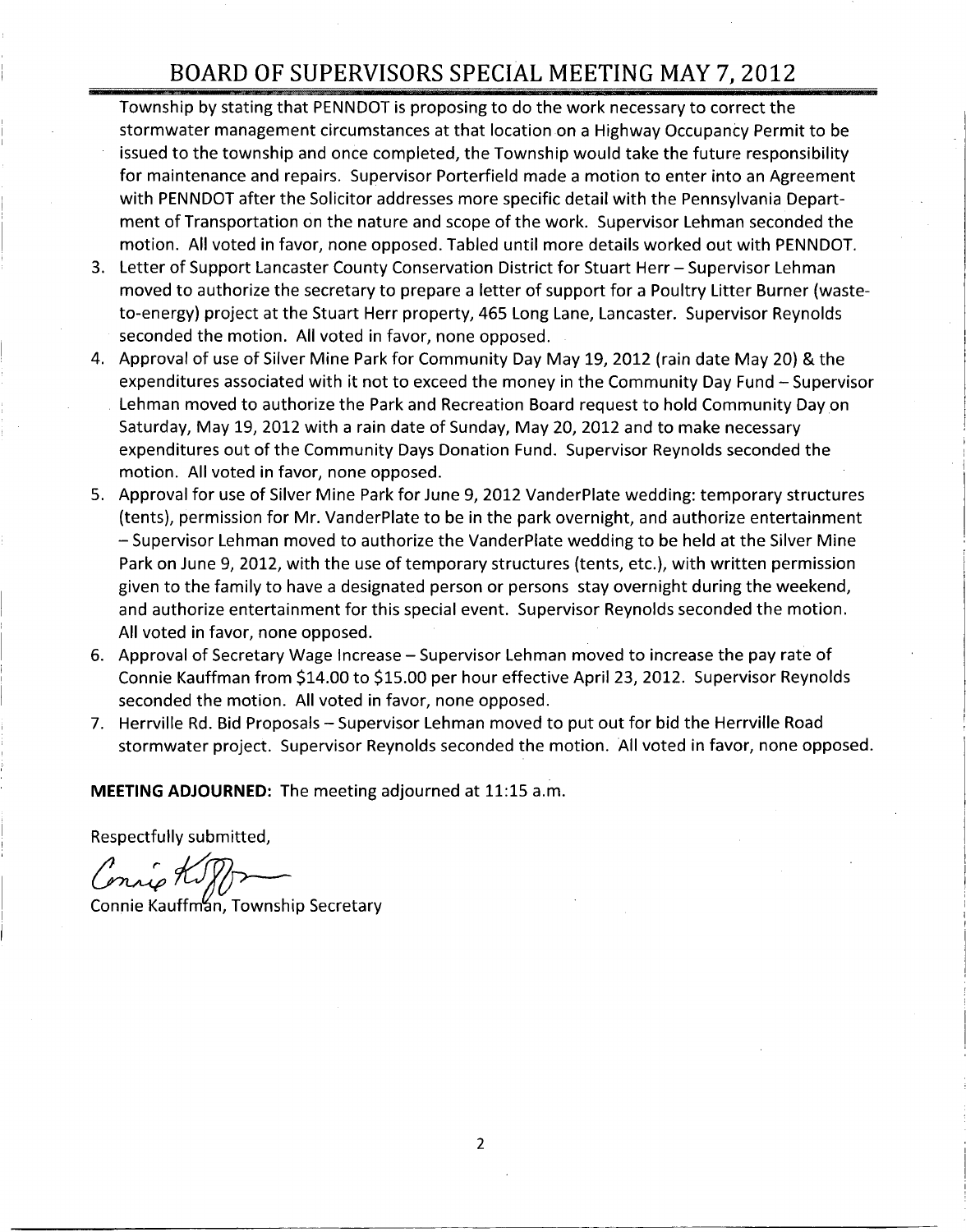t<br><u>meeting</u> 012-05-07 Bos Specia Kenneth J ad Bij/Scha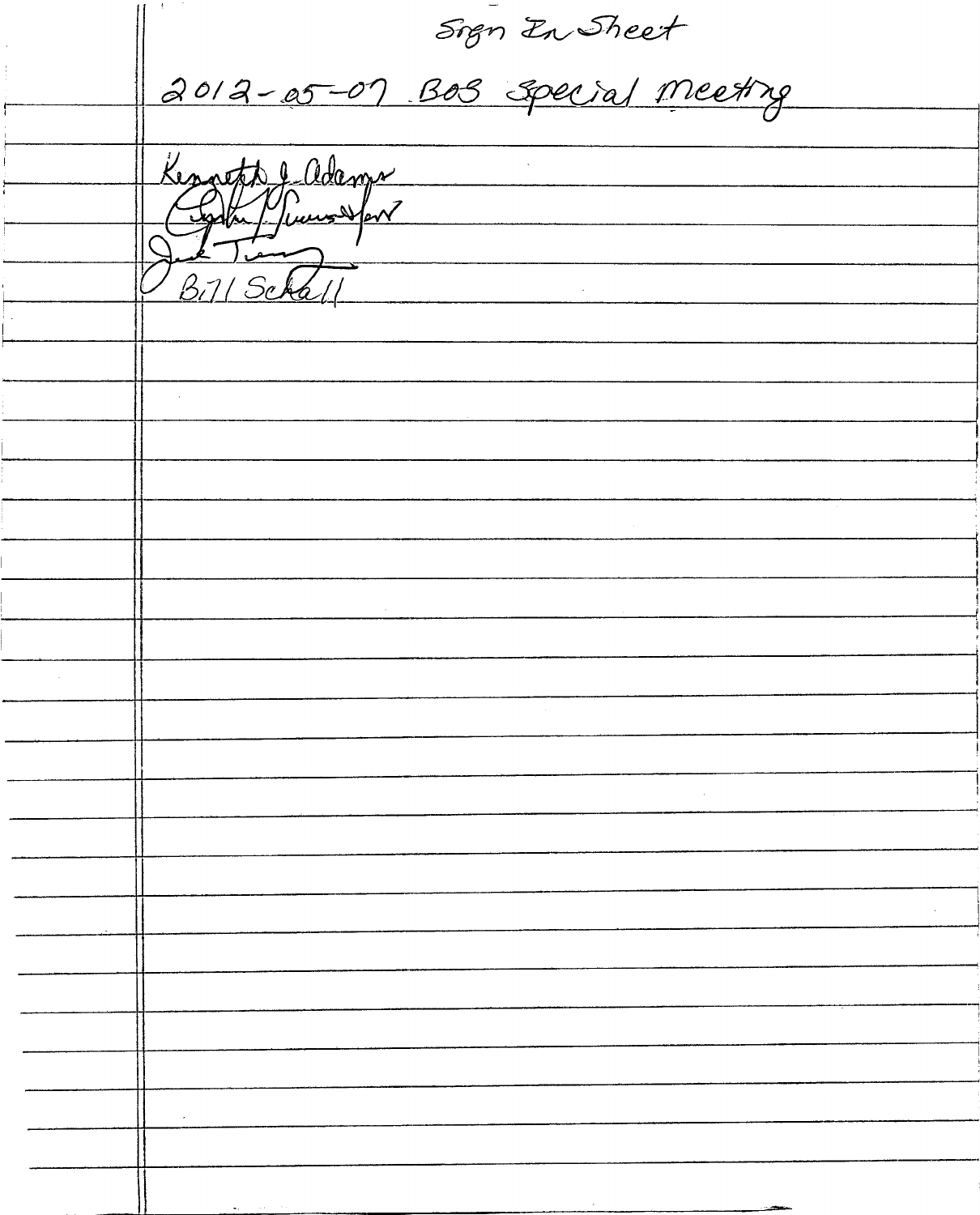Robert Porterfield Interview Questions

1. What contact have you had with law enforcement in your life?

2. Do you consider those experiences to be positive or negative?

3. Has any your family or close friends had experiences with law enforcement that have caused you concern?

4. What contact have you had with the Southern Regional Police Department?

5. Do you have any personal friends that are members of the police department?

6. What is your overall impression of the police department?

7. Do you have any concerns about the police department?

n 8. Do you have any conflicts of interest that may prevent you from fulfilling your duties on the commission?

9. Are you able to remain composed during public meetings when criticisms may be harsh and unfounded?

10. Why do you want to serve on the commission?

11. Are the police "always right"?

 $\epsilon \lambda^A$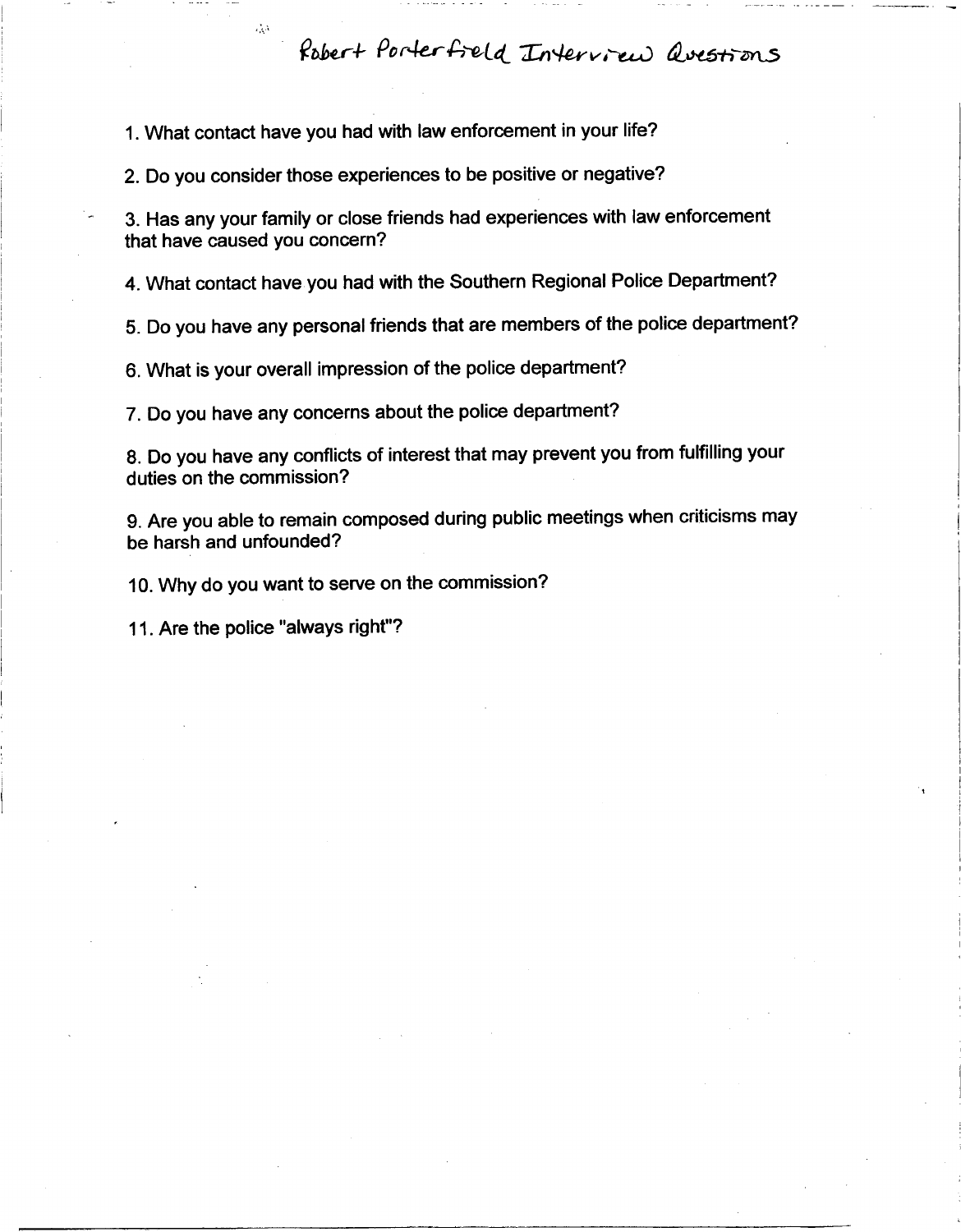Harry Lehman Interview Questions

APPLICANT:

 $\sim 10^{-11}$ 

 $\label{eq:2.1} \mathcal{L}(\mathcal{L}(\mathcal{L})) = \mathcal{L}(\mathcal{L}(\mathcal{L})) = \mathcal{L}(\mathcal{L}(\mathcal{L}))$ 

 $\sim 10^{-1}$ 

INTERVIEW DATE:

1. WHY DO YOU WANT TO SERVE ON THE POLICE COMMISSION?

 $\sim 10^{11}$ 

## 2. ARE YOU AVAILABLE ON THE 2<sup>ND</sup> TUESDAY OF EACH MONTH?

### 3. HAVE YOU ATTENDED POLICE COMMISSION MEETINGS?

4. HAVE YOU EVER BEEN INVOLVED IN CREATING A BUDGET?

 $\sim 10^{-1}$ 

 $\mathcal{L}^{\text{max}}_{\text{max}}$  ,  $\mathcal{L}^{\text{max}}_{\text{max}}$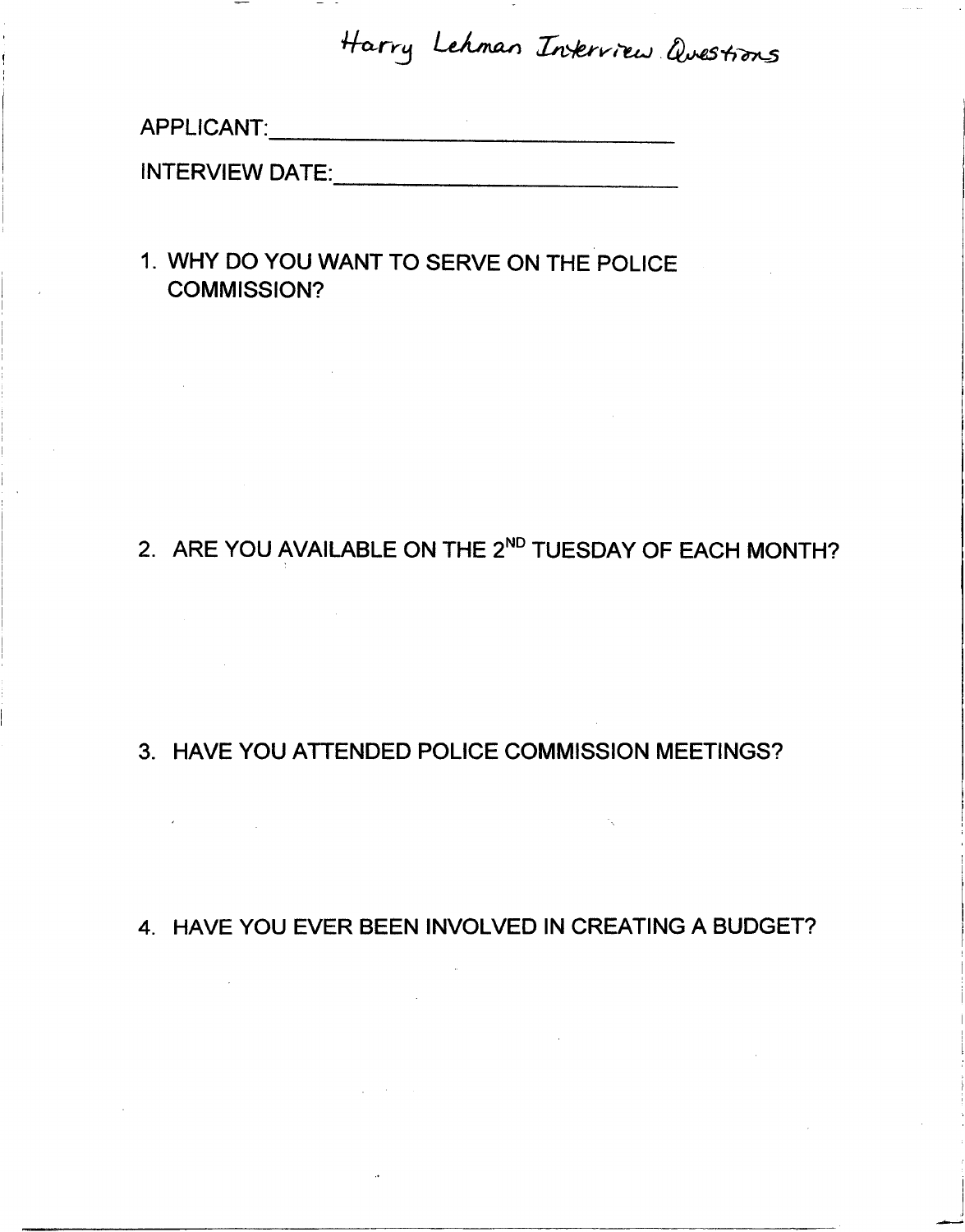$H.L.$  Interview Questions #2

 $\mathcal{L}^{\mathcal{L}}$  and  $\mathcal{L}^{\mathcal{L}}$  are  $\mathcal{L}^{\mathcal{L}}$  . The contribution of  $\mathcal{L}^{\mathcal{L}}$ 

### 5. DO YOU KNOW HOW TO READ A BALANCE SHEET?

### 6. DO YOU HAVE ANY EXPERIENCE IN LABOR RELATIONS AND CONTRACT NEGOTIATONS?

7. DO YOU HAVE ANY KNOWLEDGE OF THE ARTICLES OF AGREEMENT?

APPLICANTS' COMMENTS: